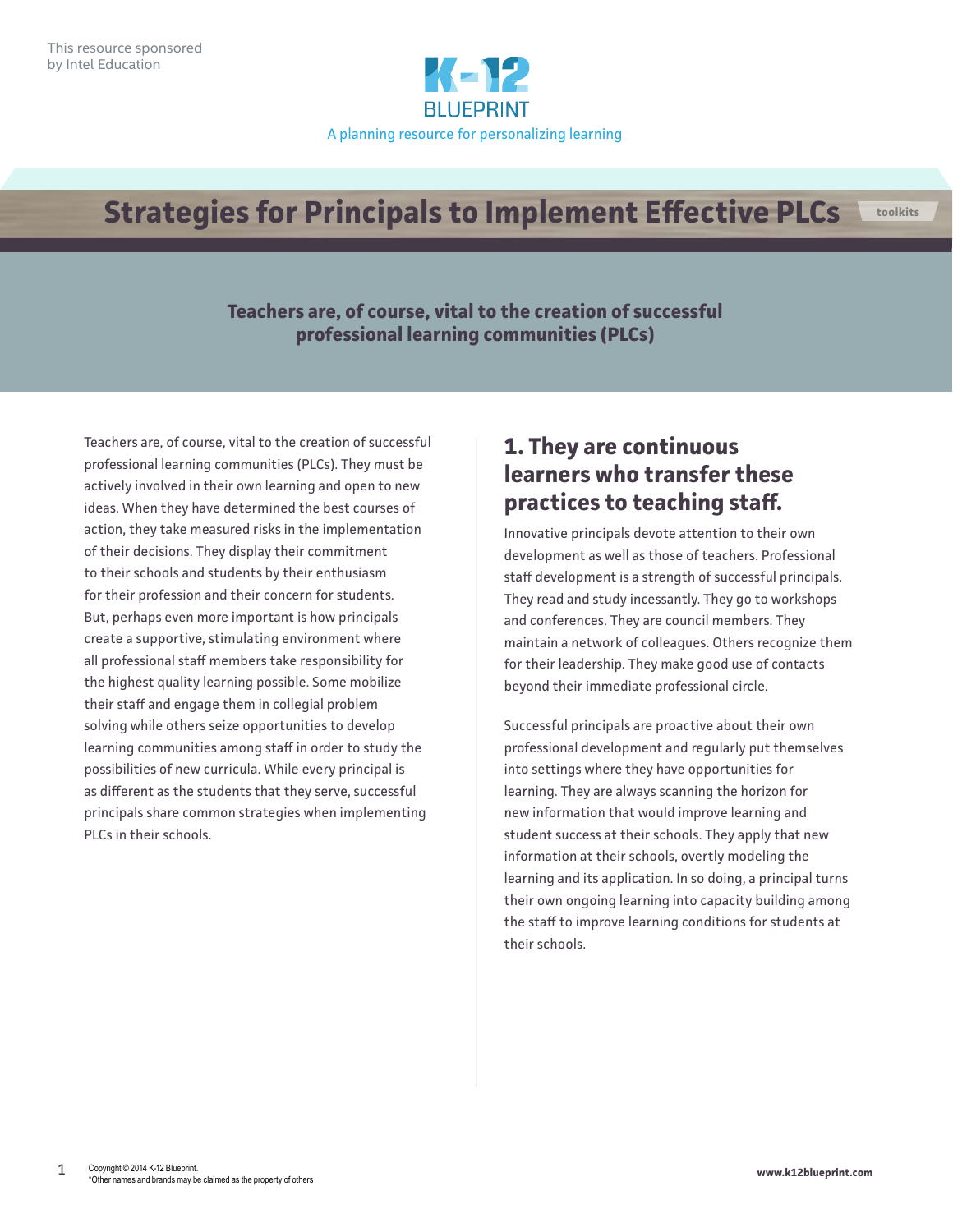# **2. They use similar strategies to achieve increased staff capacity.**

Teachers respond by engaging in and initiating activities that reflect the practices of certain strategies, such as those concerned with collegial staff relationships, a focus on student success, continuous learning, and teachers as decision makers.

The staff members in these schools have the benefit of close professional interactions with their principals as coprofessionals rather than simply filling the traditional roles of supervisor and subordinate.

These principals are able to serve along side teachers without "pulling rank" in order for their individual views to prevail in a group. They work elbow-to-elbow with their teachers to identify and meet the needs of their students. They put aside their own preferences in agreeing with the larger group's consensus for action. These principals are supportive and help teachers to correct any mistakes they might make. The principal trusts and respects his or her staff as professionals.

### **3. They focus staff on student success.**

Within their schools, successful principals lead their teachers to work with a common purpose. Every member of the staff must identify the vision for students and the school, and be clear on their roles in working to make that vision a reality. The teachers in these schools follow their principal's lead and display values that concern students and student success. This serves as a mantra when staff undertakes new issues and problem solving.

# **4. They make opportunities for teachers to learn.**

These principals structure gatherings for group learning that involves the whole staff. Teachers develop vibrant practices of group learning, which includes research, synthesis, and discussion of information on topics related to school operations and instruction. These practices are evident at staff meetings, study groups, and committee operations. Teachers know that their participation in conferences and workshops off-campus include responsibility for bringing back information to actively share with their colleagues. This sharing often includes formally structured presentations to and discussions with the staff, as well as informal information exchange between classes and in the teachers' lounge. This genuine enthusiasm for collective learning is palpable and the principals nurtured it by providing even more opportunities for all staff to learn.

# **5. They invite teachers into decision-making and implementation.**

Principals develop their own organizational structure to incorporate and support staff involvement in decisions for the school. These tend to be in the form of committees with specific charges for operation and/or instruction. It also includes whole-staff decision-making about goals for each school year. Teachers at some schools choose a theme for the following school year that determines what the curriculum and instruction will be.

In order to make these strategies work, the principal must sometimes agree to accept a staff or committee decision that is different from what they would choose themselves. These acts of trust are more than likely rewarded with good results. Not only are staff and committee decisions often effective, the staff members involved are encouraged to invest further in their school, increasing both the capacity and the commitment of staff for taking responsibility for their schools